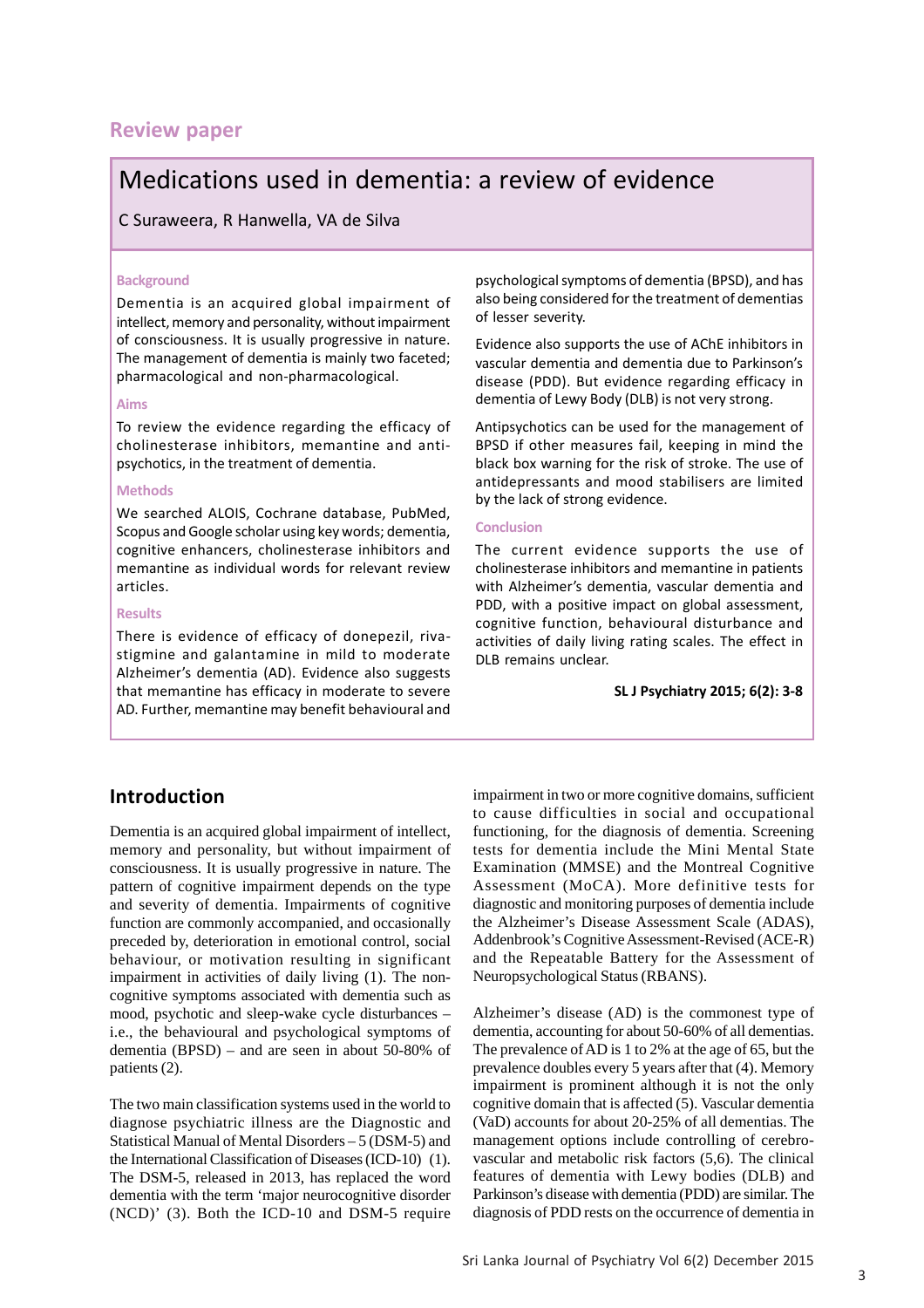a person formally diagnosed with Parkinson's disease at least 12-months previously. DLB accounts for 15- 20% of cases of dementia. Characteristic symptoms are deterioration of attention and visuospatial abilities, fluctuations in cognition and attention, well-formed visual hallucinations with motor features of Parkinsonism (5).

The management of dementia is mainly two faceted; pharmacological and non-pharmacological. Both these approaches are utilised for the management of the two main symptom domains; cognitive and non-cognitive. Although not strictly disease modifying, cognitive enhancers are used to manage the cognitive symptoms while antipsychotics, antidepressants, benzodiazepines and mood stabilizers are used to treat non-cognitive symptoms.

## **Methods**

We searched ALOIS (a comprehensive, open-access register of dementia studies), Cochrane database, PubMed, Scopus and Google scholar using key words: dementia, cognitive enhancers, cholinesterase inhibitors and memantine. Our review is based on review articles indexed in these databases and the RCTs included in the reviews. We did not record the number of articles or assess the quality of the articles as this is not a systematic review. Relevance of the articles were determined by careful scrutiny of the contents by all three authors.

## **Results**

#### **Cognitive enhancers**

The principal class of medication used for the treatment of dementia is cognitive enhancers, which includes cholinesterase (AChE) inhibitors, such as donepezil, rivastigmine, galantamine, and N-Methyl-D-aspartate (NMDA) antagonists, such as memantine.

#### **Acetylcholinesterase (AChE) inhibitors**

The cholinergic hypothesis of AD attributes cognitive deterioration to progressive loss of cholinergic neurons and decreasing levels of acetylcholine (ACh) in the brain (7). The three AChE inhibitors used in mild to moderate AD are donepezil, rivastigmine and galantamine, of which donepezil and rivastigmine are available in Sri Lanka.

In Alzheimer's disease a meta-analysis of 13 RCTs found that treatment for over 6 months produced improvements in cognitive function, of on average -2.7 points (95% CI -3.0 to -2.3) on the ADAS-cog scale. Most trials were on patients with mild-moderate dementia. Benefits were also seen on measures of Activities of Daily Living (ADL) and behaviour, with small effect sizes (5). The metaanalyses reported no significant differences in efficacy between different AChE (8-11), a finding that may have been influenced by the small effect sizes.

Although there is a scarcity of comparative data for definitive conclusions to be made, withdrawal rates due to adverse effects for donepezil ranged from 4%-16% (placebo 1-7%), 7%-29% for rivastigmine (placebo 7%) and 7%-23% for galantamine (placebo 7-9%). The number needed to harm (NNH) was 12 (8).

### **Donepezil**

A 12-week RCT of 468 patients reported that donepezil use was associated with statistically significant improvements compared to placebo. The mean drugplacebo differences, at end point for the groups receiving 5 mg/d and 10 mg/d of donepezil hydrochloride were, respectively, 2.5 and 3.1 units for the ADAS-cog (11, 12). Results from a Cochrane review suggest that donepezil results in statistically significant improvements for both 5 and 10 mg/day at 24 weeks compared with placebo on the ADAS-cog, with a 2.01 point and a 2.80 point reduction, respectively (9). A long-term placebo controlled trial of donepezil in 565 patients with mild-tomoderate AD found a small but significant benefit on cognition compared with placebo. This was reflected in a 0.8 point difference in the MMSE score (95% CI 0.5- 1.2; P<0.0001) which was replicated in other similar trials  $(14, 43)$ .

#### **Rivastigmine**

Studies for rivastigmine suggest an advantage of 2.6-4.9 points on the ADAS-cog over placebo (13). A Cochrane review found that, high-dose rivastigmine (6-12 mg daily) was associated with a 2-point improvement in cognitive function on the ADAS-cog and a 2.2-point improvement in ADL at 26 weeks over placebo. At lower doses (4 mg daily or lower), the differences were statistically significant for cognitive functions only (14). According to a 6-month, double-blind, placebo controlled RCT, Rivastigmine transdermal patch (9.5 mg/24 h) is as effective as the highest doses of oral formulations (15).

#### **Galantamine**

A 5-month placebo controlled study of 978 patients found that the galantamine-placebo differences on ADAS-cog were 3.3 points for the 16 mg/day group and 3.6 points for the 24 mg/day group ( $p < 0.001$  versus placebo, both doses) (16). A Cochrane review of ten trials found treatment with galantamine was associated with a significantly greater proportion of subjects with improved or unchanged global rating scale rating  $(k = 8$  studies), at all dosing levels except for 8 mg/d (17). Galantamine is marginally effective in patients with severe AD with MMSE scores of 5-12 points (18, 32).

#### **Memantine**

Memantine is a moderate-affinity, uncompetitive, voltage-dependent NMDA receptor antagonist. A number-needed-to-treat (NNT) analysis of memantine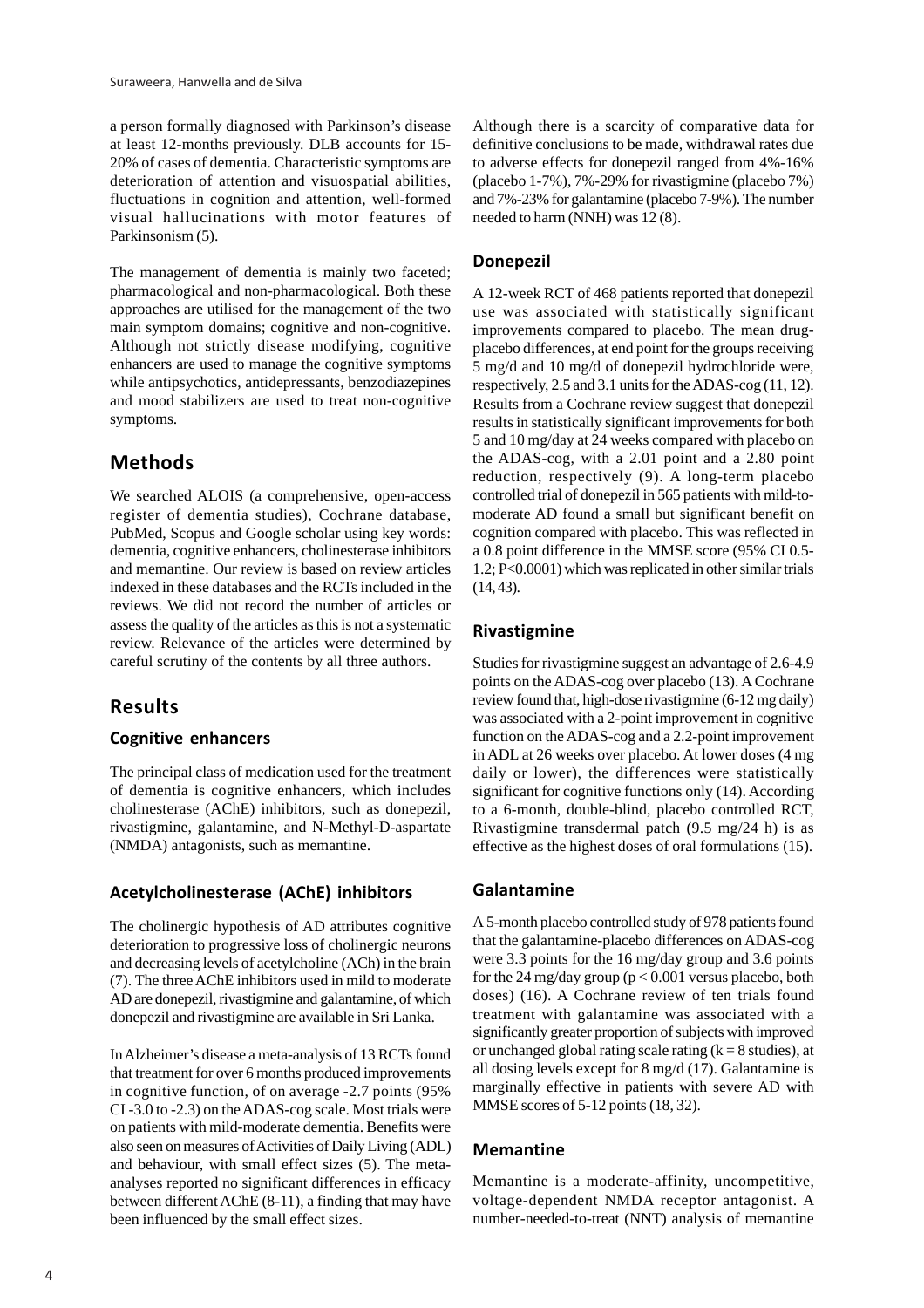showed a NNT of 3-8 (19). It is indicated for the treatment of moderate to severe AD, and has shown significant efficacy in improving symptoms in several large-scale, controlled clinical studies (20-23). Memantine may be effective in delaying worsening of clinical symptoms, and decreasing the emergence of BPSD (24-25). A metaanalysis done in 2007 of six individual phase III studies using a subgroup of patients with moderate to severe AD showed that the drug resulted in a statistically significant benefit in four domains: namely cognitive, functional, global, and behavioural domains. The metaanalysis also highlighted a significant improvement in ADL with memantine, compared to placebo (22). A metaanalysis in 2011 found no significant differences between memantine and placebo on any outcome for patients with mild AD, either on individual trial or when data were combined (ADAS-cog  $0.17$ ; P = 0.82) (25). Memantine appears to be well tolerated (27). However, caution is required in hepatic impairment and seizures. The most frequently reported adverse effects in placebo-controlled trials included agitation (7.5% memantine, 12% placebo), falls (6.8% versus 7.1%) and dizziness (6.3% versus 5.7%) (28).

#### **Combination treatment**

Of the combinations, AChE inhibitor and memantine combination is the best tolerated, although there is no clear evidence of superior efficacy (21,29). However, there is some evidence that combining memantine with AChE inhibitors may slow cognitive and functional decline compared with mono-therapy or no treatment in the long term (29).

### **Statins in dementia**

Four RCT have assessed the efficacy of statins in Alzheimer's or probable Alzheimer's dementia. Most patients were already on AChE. Pooled data showed no significant benefit from statin as measured by the ADAS-Cog (mean difference -0.26, 95% confidence interval (CI)  $-1.05$  to 0.52, p=0.51) (48).

#### **Vascular dementia**

Three trials with a total of 800 participants have assessed the use of rivastigmine in vascular dementia (49). The largest included 710 participants with vascular dementia (VaD), including those with subcortical and cortical forms of the disorder. Statistically significant improvement in cognitive response was seen with rivastigmine treatment at 24 weeks, but there was no global impression of change, and no improvement of non-cognitive measures. Two other trials, with 1378 participants, have reported statistically significant treatment effects in favour of galantamine compared with placebo in cognition, activities of daily living and behaviour (50). There is evidence for donepezil, rivastigmine and galantamine use in VaD (29-31). There is also evidence for the use of memantine in VaD (6).

#### **Parkinson's disease with dementia and dementia with Lewy bodies**

RCTs have assessed the use of cholinesterase inhibitors in both Parkinson's disease with dementia (PDD) and dementia with Lewy bodies (DLB) (33). Three trials have reported cholinesterase inhibitor treatment to be superior to placebo in PDD, as measured by the Clinical Global Impression of Change (CGIC) score of -0.38, favouring the cholinesterase inhibitors (95% CI-0.56 to -0.24, P < 0.0001). There was no statistically significant difference in the MMSE between the control and treatment groups for patients with DLB (33). Although there are some concerns about worsening or adverse responses when patients with DLB are exposed to memantine, a recent RCT found it to be mildly beneficial in terms of global clinical status and behavioural symptoms in patients with DLB (26).

#### **Treatment of behavioural and psychological symptoms of dementia**

Second generation antipsychotics (SGA) are as effective as first generation antipsychotics (FGA) for behavioural and psychological symptoms of dementia (BPSD) (34,40,45,46). Reviews and trials support the efficacy of olanzapine, risperidone, quetiapine, aripiprazole and amisulpiride with no significant differences between treatment groups (34-36).

#### **Benzodiazepines**

Although widely used, benzodiazepines are not recommended as it is associated with cognitive decline and falls (37).

### **Antidepressants**

Evidence suggests that depression, which is present in 30-50%, can be both a cause and consequence of AD. Reviews indicated that antidepressants (mainly SSRIs) not only showed efficacy in treating BPSD, but were also well tolerated (47,51). Two out of five studies of sertraline versus placebo and one study of sertraline versus haloperidol have shown benefit. Five studies have shown that citalopram is of more benefit compared to risperidone.

### **Mood stabilisers/anticonvulsants**

RCTs of mood stabilisers in BPSD are only available for carbamazepine and valproate, although gabapentin, lamotrigine and topiramate have also been used (38). A literature review of anticonvulsants in BPSD found that although there are benefits, the evidence is insufficient to support routine use (39).

## **Discussion**

This review examined the evidence regarding the use of medication in the treatment of dementia. The symptoms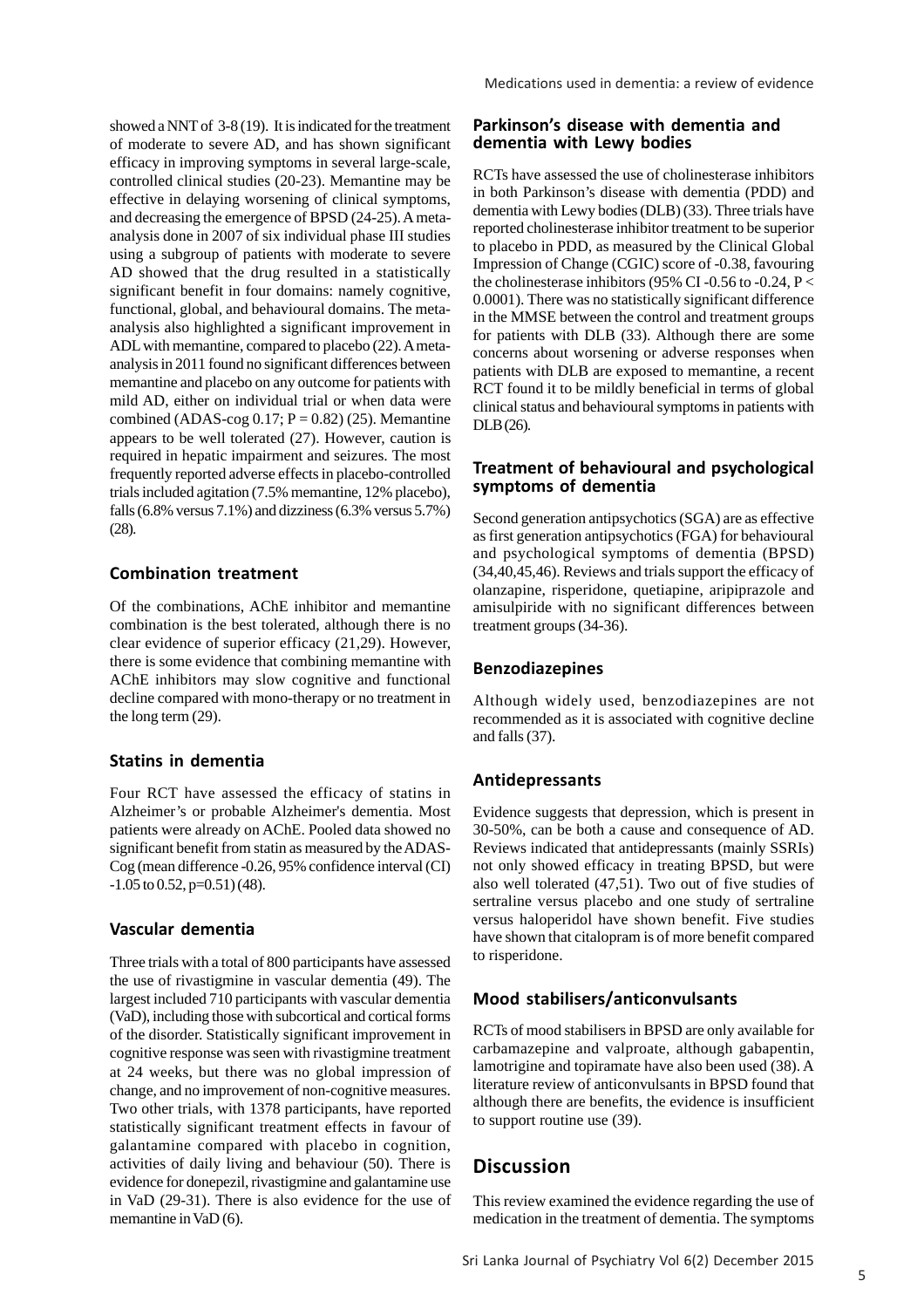of dementia can be classified into two broad groups – namely cognitive and non-cognitive. The review examined the effects of medication on both groups of symptoms. The interpretation of results in trials is difficult due to the factors involving the disease process itself as well as other confounders. Most trials were conducted on patients with mild to moderate dementia with MMSE scores of 10-26, which introduces a bias.

The main question clinicians need answered is 'will medication halt or reverse the process of cognitive decline, and will this result in improved quality of life?' The average annual rate of decline in untreated patients ranges from 6 to 12 points on the ADAS-cog. A 4-point change in the ADAS-cog score is considered clinically meaningful (42).

Patients are classified in to three groups depending on the response: 'non-responders', who continue to decline at the anticipated rate; 'non-decliners', who neither improve significantly nor decline; and 'improvers', who improve to a clinically relevant extent. Data from trials of 6-months duration indicate that of those with AD being treated with AChE inhibitors, 24-34% will be 'improvers', compared to only 16% who will be 'improvers' on placebo. Around 55-70% will be 'non-decliners' (40).

It was previously thought that treatment does not improve cognitive functions, merely halts cognitive decline. However recent RCTs indicate that cognitive functions in nearly one third of patients improve with treatment, and more than half are non decliners. Based on this evidence we recommend starting AChE in all patients diagnosed with mild-moderate AD. The duration of most trials is 24 weeks, although there is some evidence of benefit from longer trials. The data also shows that there is little to choose between the differences of AChE in terms of efficacy. So the choice is dependent on ease of dosing, tolerability, cost and availability (42, 44).

The patient's cognitive and functional status should be monitored over 6-month intervals, and pharmacologic therapy should ideally be continued until there are no meaningful social interactions and quality of life has irreversibly deteriorated.

With AChE, side effects such as nausea, vomiting, dizziness, insomnia and diarrhoea are due to excess cholinergic stimulation, which most likely occurs at the start of therapy or when the dose is increased. Donepezil appears to a better side effect profile according to clinical trials. However any significant difference between AChE inhibitors is yet to be identified. Gastrointestinal effects appeared to be more common with oral rivastigmine than with other AChE inhibitors, thus requiring slower titration. The cardiac adverse effects should be borne in mind when prescribing AChE inhibitors due to vagotonic effects.

There are other issues that clinicians need to consider; for instance, the treatment response with AChE inhibitors is lost when the medications are interrupted and may not be fully regained when it is reinitiated (42). And failure to benefit from one AChE inhibitor does not necessarily mean that a patient will not respond to another and poor tolerability to one agent does not rule out good tolerability to another (28).

Memantine is a NMDA receptor antagonist, which can be used in Sri Lanka under a personal license. Unlike AChE it is effective in moderate-severe AD. It is effective in treating cognitive decline and behavioural problems and may be better tolerated than AChE by some patients.

Most of the trials have been conducted in patients with Alzheimer's dementia. It is important to know if these medications are effective in other types of dementia too. Vascular dementia is the second most common type of dementia after Alzheimer's disease. In older patients in particular, the combination of vascular dementia and Alzheimer's disease is common, and is referred to as mixed dementia. Evidence supports the use of AChE in vascular dementia (49, 50).

The currently available evidence supports the use of cholinesterase inhibitors in patients with PDD, with a positive impact on global assessment, cognitive function, behavioural disturbance and activities of daily living rating scales. The effect in DLB remains unclear (33).

Behavioral and psychological symptoms of dementia include agitation, depression, apathy, repetitive questioning, psychosis, aggression, sleep problems, wandering, and a variety of inappropriate behaviors (41). As dementia progresses treatment of behavioural and psychological symptoms become more difficult. Firstgeneration antipsychotics (FGAs) which have been used for a long time for BPSD are being replaced by the secondgeneration antipsychotics (SGA), as they are better tolerated due to the absence of extra pyramidal side effects (45). However, their use is limited by controversial issues, such as small effect sizes, poor tolerability and possible association with increased mortality (45, 46). The reports of increase of stroke have led to a black box warning for the use of SGAs for BPSD. Therefore antipsychotics should be used with caution and for a limited period, where other methods such as behavioural modification have failed.

Recent data supports the efficacy of SSRI in treating depressive symptoms in dementia. Findings also suggest that in treatment of AD patients with cholinesterase inhibitors and SSRIs may offer some degree of protection against the adverse effects of depression on cognition (47). Tricyclic antidepressants are not recommended due to the poor side effects profile.

## **Conclusion**

The currently available evidence supports the use of cholinesterase inhibitors and memantine in patients with Alzheimer's dementia, vascular dementia and PDD, with a positive impact on global assessment, cognitive function, behavioural disturbance and activities of daily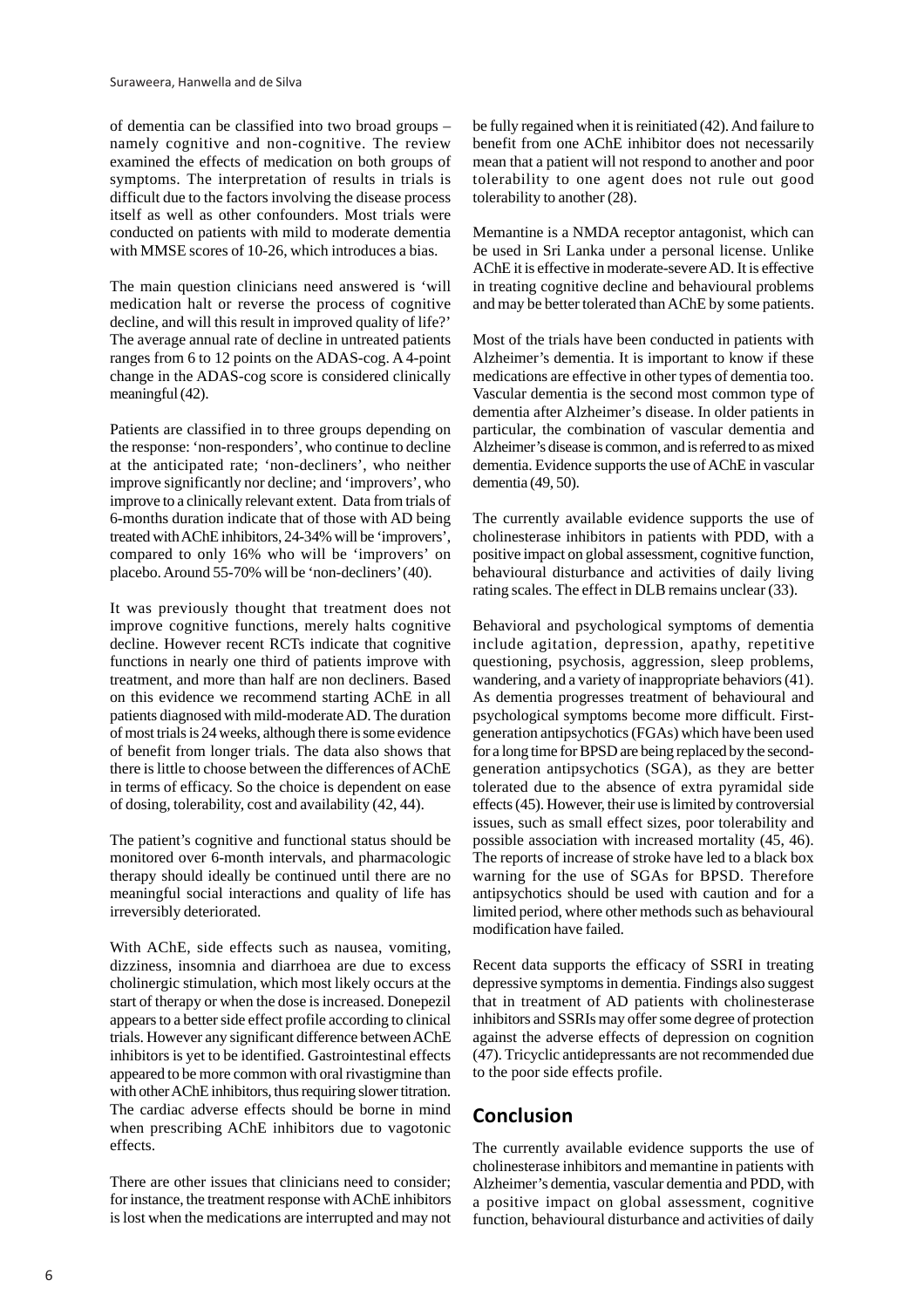living rating scales. Antipsychotics should be used with caution, when needed and when other treatment measures have failed. Antidepressants have shown to be useful in those patients with dementia who also have features of depression.

**C Suraweera,** Leicestershire Partnership NHS Trust, United Kingdom

**R Hanwella,** Department of Psychological Medicine, Faculty of Medicine, University of Colombo

**VA de Silva,** Department of Psychological Medicine, Faculty of Medicine, University of Colombo

**Corresponding author:** C Suraweera

**Email:** dr.chathurie@gmail.com

**DOI** http://dx.doi.org/10.4038/sljpsyc.v6i2.8073

#### **Declaration of interest**

None declared

## **References**

- 1. World Health Orgnization (WHO): The ICD-10 classification of mental and behavioural disorders: Clinical descriptions and diagnostic guidelines. Geneva: WHO; 1992.
- 2. Lyketsos CG, Lopez O, Jones B, Fitzpatrick AL, Breitner J, DeKosky S. Prevalence of neuropsychiatric symptoms in dementia and mild cognitive impairment: results from the cardiovascular health study. JAMA 2002; 288(12): 1475-83.
- 3. American Psychiatric Association (AMA). DSM-IV: Diagnostic and statistical manual of mental disorders. 4th ed. Washington, DC: AMA; 1994.
- 4. Nussbaum RL, Ellis CE. Alzheimer's disease and Parkinson's disease. N Engl J Med 2003; 348(14): 1356-64.
- 5. Cowen P, Harrison PJ, Burns T, editors. Shorter Oxford textbook of psychiatry. 6th ed. Oxford: Oxford University Press; 2012.
- 6. Kavirajan H, Schneider LS. Efficacy and adverse effects of cholinesterase inhibitors and memantine in vascular dementia: a meta-analysis of randomised controlled trials. Lancet Neurol 2007; 6(9): 782-92.
- 7. Francis PT, Palmer AM, Snape M, Wilcock GK. The cholinergic hypothesis of Alzheimer's disease: a review of progress. J Neurol Neurosurg Psychiatry 1999; 66(2): 137-47.
- 8. Birks J. Cholinesterase inhibitors for Alzheimer's disease. Cochrane Database Syst Rev 2006 (1): CD005593.
- 9. Lanctot KL, Herrmann N, Yau KK, et al. Efficacy and safety of cholinesterase inhibitors in Alzheimer's disease: a meta-analysis. CMAJ 2003; 169(6): 557-64.
- 10. Wilcock G, Howe I, Coles H, et al. A long-term comparison of galantamine and donepezil in the treatment of Alzheimer's disease. Drugs Aging 2003; 20(10): 777-89.
- 11. Figiel GS, Koumaras B, Meng X, Strigas J, Gunay I. Longterm safety and tolerability of rivastigmine in patients with Alzheimer's disease switched from donepezil: an open-label extension study. Prim Care Companion J Clin Psychiatry 2008; 10(5): 363-7.
- 12. Rogers SL, Doody RS, Mohs RC, Friedhoff LT. Donepezil improves cognition and global function in Alzheimer disease: a 15-week, double-blind, placebo-controlled study. Donepezil Study Group. Arch Intern Med 1998; 158(9): 1021-31.
- 13. Rosler M, Anand R, Cicin-Sain A, et al. Efficacy and safety of rivastigmine in patients with Alzheimer's disease: international randomised controlled trial. BMJ 1999; 318(7184): 633-8.
- 14. Courtney C, Farrell D, Gray R, et al. Long-term donepezil treatment in 565 patients with Alzheimer's disease (AD2000): randomised double-blind trial. Lancet 2004; 363(9427): 2105-15.
- 15. Winblad B, Cummings J, Andreasen N, et al. A six-month double-blind, randomized, placebo-controlled study of a transdermal patch in Alzheimer's disease--rivastigmine patch versus capsule. Int J Geriatr Psychiatry 2007; 22(5): 456-67.
- 16. Tariot PN, Solomon PR, Morris JC, Kershaw P, Lilienfeld S, Ding C. A 5-month, randomized, placebo-controlled trial of galantamine in AD. The Galantamine USA-10 Study Group. Neurology 2000; 54(12): 2269-76.
- 17. Loy C, Schneider L. Galantamine for Alzheimer's disease and mild cognitive impairment. Cochrane Database Syst Rev 2006; (1): CD001747.
- 18. Burns A, Bernabei R, Bullock R, Cruz Jentoft AJ, Frolich L, Hock C, et al. Safety and efficacy of galantamine (Reminyl) in severe Alzheimer's disease (the SERAD study): a randomised, placebo-controlled, double-blind trial. Lancet Neurol 2009; 8(1): 39-47.
- 19. Livingston G, Katona C. The place of memantine in the treatment of Alzheimer's disease: a number needed to treat analysis. Int J Geriatr Psychiatry 2004; 19(10): 919-25.
- 20. Reisberg B, Doody R, Stoffler A, et al. Memantine in moderate-to-severe Alzheimer's disease. N Engl J Med 2003; 348(14): 1333-41.
- 21. Tariot PN, Farlow MR, Grossberg GT, et al. Memantine treatment in patients with moderate to severe Alzheimer disease already receiving donepezil: a randomized controlled trial. JAMA 2004; 291(3): 317-24.
- 22. Winblad B, Jones RW, Wirth Y, Stoffler A, Mobius HJ. Memantine in moderate to severe Alzheimer's disease: a meta-analysis of randomised clinical trials. Dement Geriatr Cogn Disord. 2007; 24(1): 20-7.
- 23. Wilcock GK, Ballard CG, Cooper JA, Loft H. Memantine for agitation/aggression and psychosis in moderately severe to severe Alzheimer's disease: a pooled analysis of 3 studies. J Clin Psychiatry 2008; 69(3): 341-8.
- 24. Wilkinson D, Andersen HF. Analysis of the effect of memantine in reducing the worsening of clinical symptoms in patients with moderate to severe Alzheimer's disease. Dement Geriatr Cogn Disord 2007; 24(2): 138-45.
- 25. Schneider LS, Dagerman KS, Higgins JP, McShane R. Lack of evidence for the efficacy of memantine in mild Alzheimer disease. Arch Neurol 2011; 68(8): 991-8.